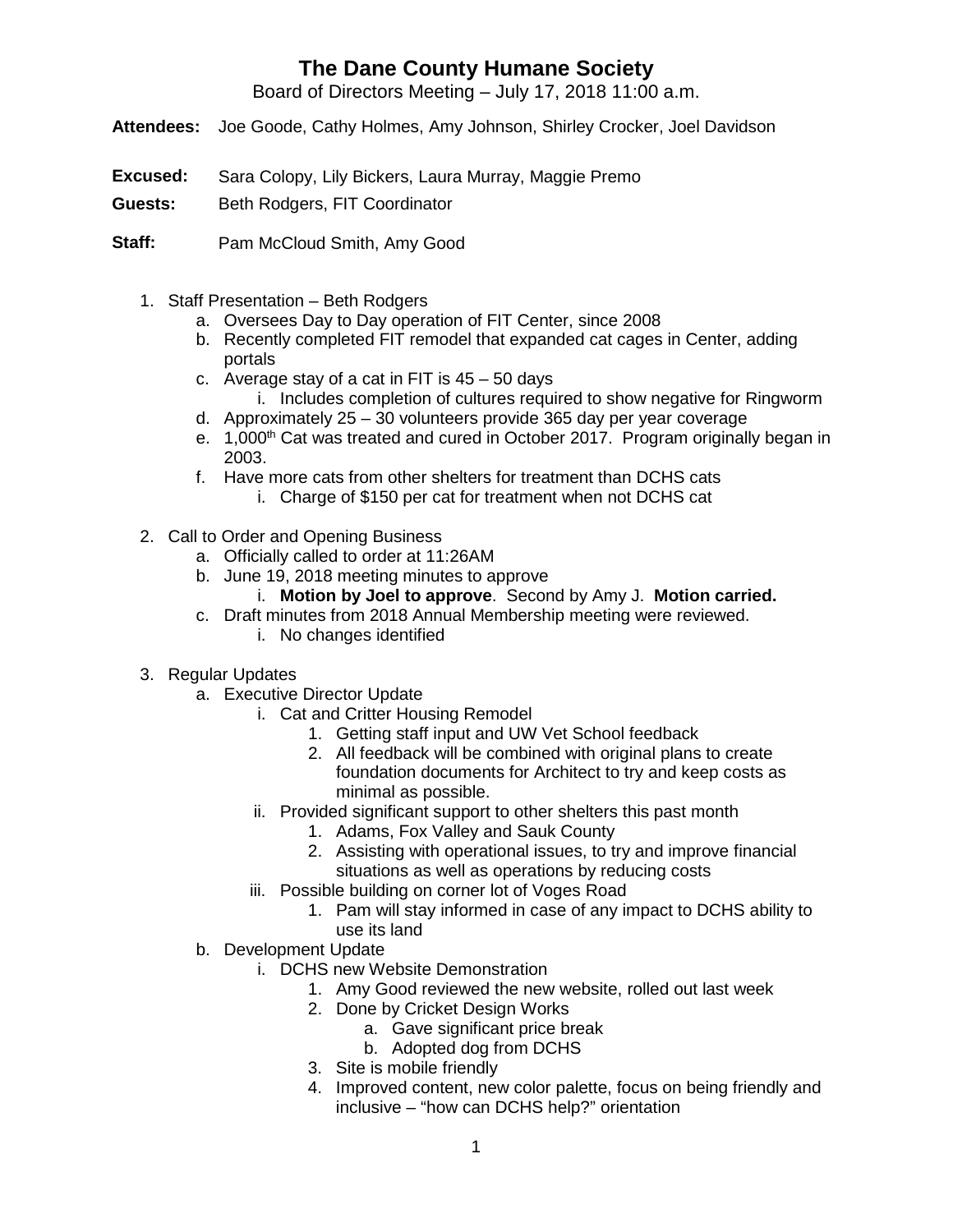## **The Dane County Humane Society**

Board of Directors Meeting – July 17, 2018 11:00 a.m.

- 5. Pulled Wildlife to its own location for better viewing
- 6. DCHS has full editing control
- 7. "News" section will be used like Blog to help communication
- ii. Reviewed report
	- 1. Camp Pawprint sold out, included added sessions
	- 2. Reviewed retention statistics
		- a. Will better define these in future including how used in goal setting
	- 3. Bark and Wine moving forward.
		- a. 2 tickets reserved for each Board member to both VIP and main event.
		- b. If can't use them, please pass on general admission tickets, but not VIP tickets.
		- c. Request for wine from Board members
		- d. Busy spring, Directors Council underway with good feedback so far.
- c. Animal Statistics
	- i. No additional updates
- d. Questions on current financials
	- i. Financials for June reviewed
		- 1. Positive results, in front of budget
- 4. Old Business
	- a. Board Interviews and Appointments
		- i. Reviewed updated board candidate listing
		- ii. Joe Goode will contact Jay Handy
		- iii. Cathy will check with Laura regarding her discussions with Rachel Rassmussen
		- iv. Goal remains to fill at least 11 of the 13 seats
	- b. Board Committees
		- i. Board Operations committee still needs a chairperson
			- 1. Hopefully will be met with new board member
			- 2. Cathy will check with Cris Marsh about assistance in updating some of the current information on the Board web site
		- ii. Board Committee Charter Review Deadline (July 31)
			- 1. Nominating Committee needs charter
			- 2. Legislative Committee may need charter updates by Joel and Maggie
	- c. Workshop on Vision Statement
		- i. Postponed to August meeting
		- ii. Cathy will send out Amy Johnson's comments also for review
	- d. Board Evaluations and Board Member Agreements
		- i. Not complete yet
		- ii. Cathy will follow up with members needing to complete
		- iii. Cathy will summarize evaluations when completed by all
- 5. New Business
	- a. Legislative Committee Re-Launch Game Plan
		- i. Good meeting for Maggie and Joel with Pam and Eilene Ribbens
		- ii. Two levels of issues